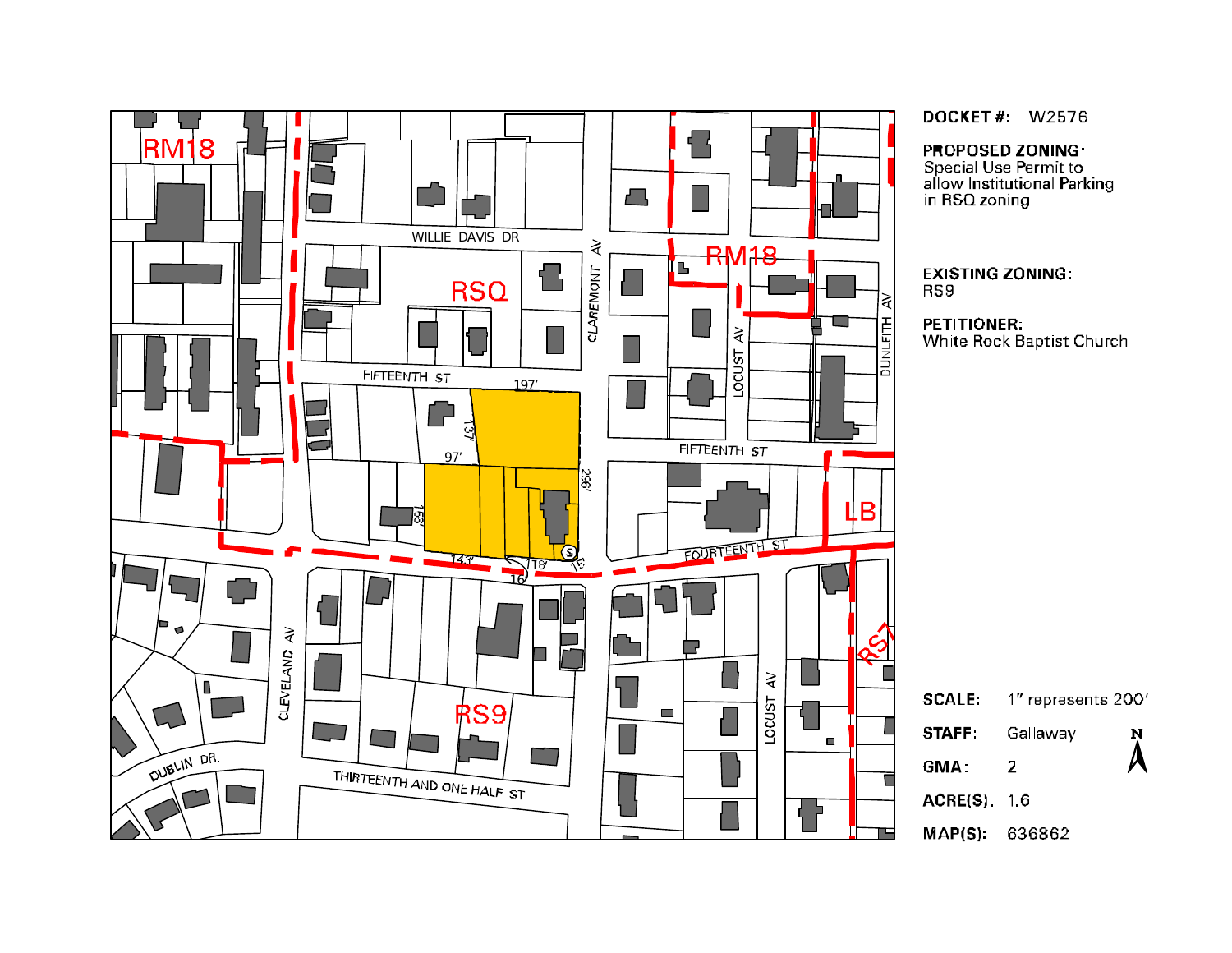September 20, 2002

White Rock Baptist Church 1233 E. 14th Street Winston-Salem, NC 27105

RE: ZONING MAP AMENDMENT W-2576

Dear Sirs:

The attached report of the Planning Board to the Board of Aldermen is sent to you at the request of the Aldermen. You will be notified by the City Secretary's Office of the date on which the Aldermen will hear this petition.

Sincerely,

A. Paul Norby, AICP Director of Planning

pc: City Secretary's Office, P.O. Box 2511, Winston-Salem, NC 27102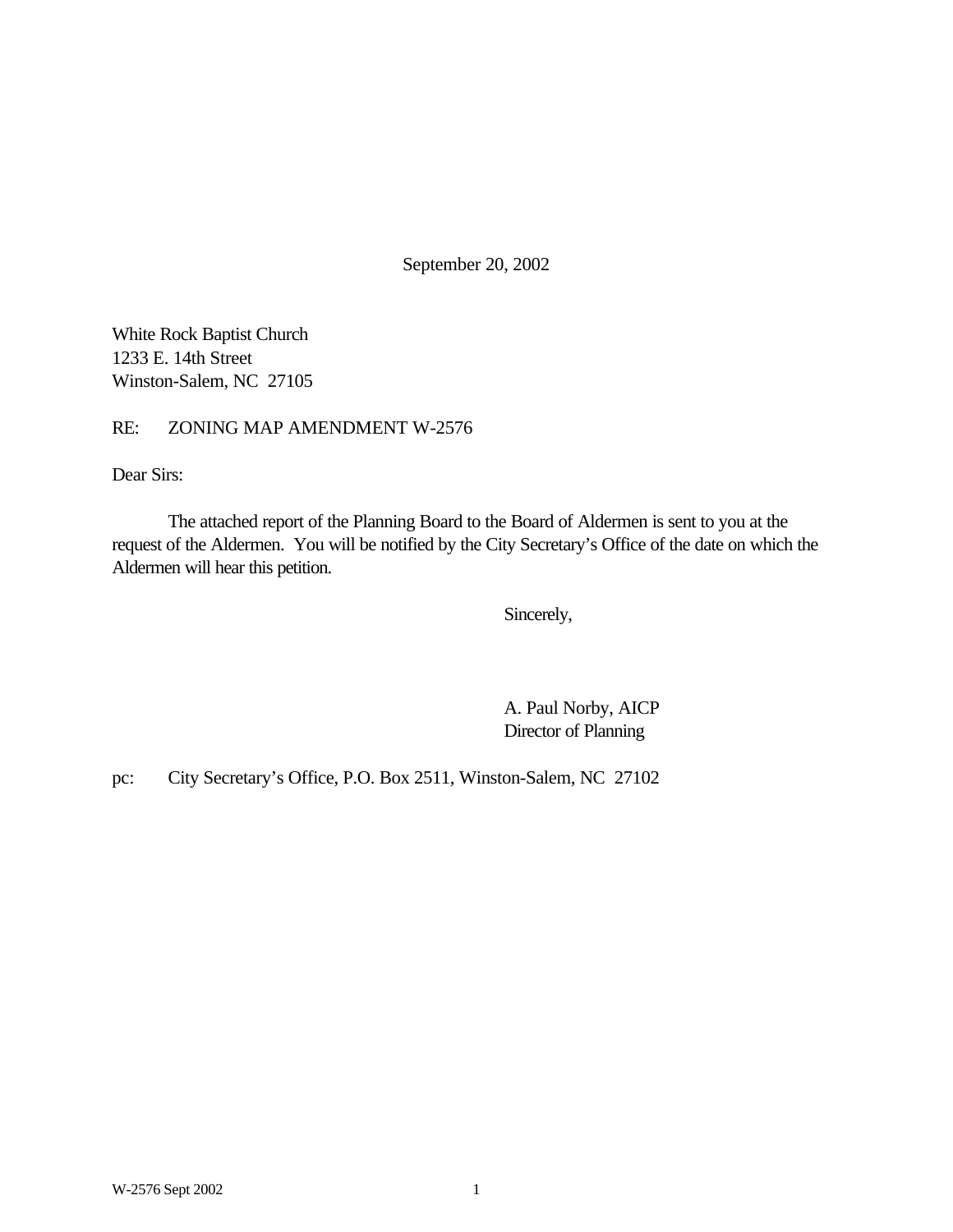## **ACTION REQUEST FORM**

**DATE**: September 20, 2002 **TO**: The Honorable Mayor and Board of Aldermen **FROM**: A. Paul Norby, AICP, Director of Planning

### **BOARD ACTION REQUEST**:

Request for Public Hearing on zoning map amendment of White Rock Baptist Church

## **SUMMARY OF INFORMATION**:

Zoning map amendment of White Rock Baptist Church for a Special Use Permit to allow Institutional Parking in a RSQ Zoning District: property is located on the northwest corner of Fourteenth Street and Claremont Avenue (Zoning Docket W-2576).

## **PLANNING BOARD ACTION**:

| <b>MOTION ON PETITION: APPROVAL</b> |                  |
|-------------------------------------|------------------|
| FOR:                                | <b>UNANIMOUS</b> |
| <b>AGAINST:</b>                     | <b>NONE</b>      |
| <b>SITE PLAN ACTION:</b>            | <b>CONFORMS</b>  |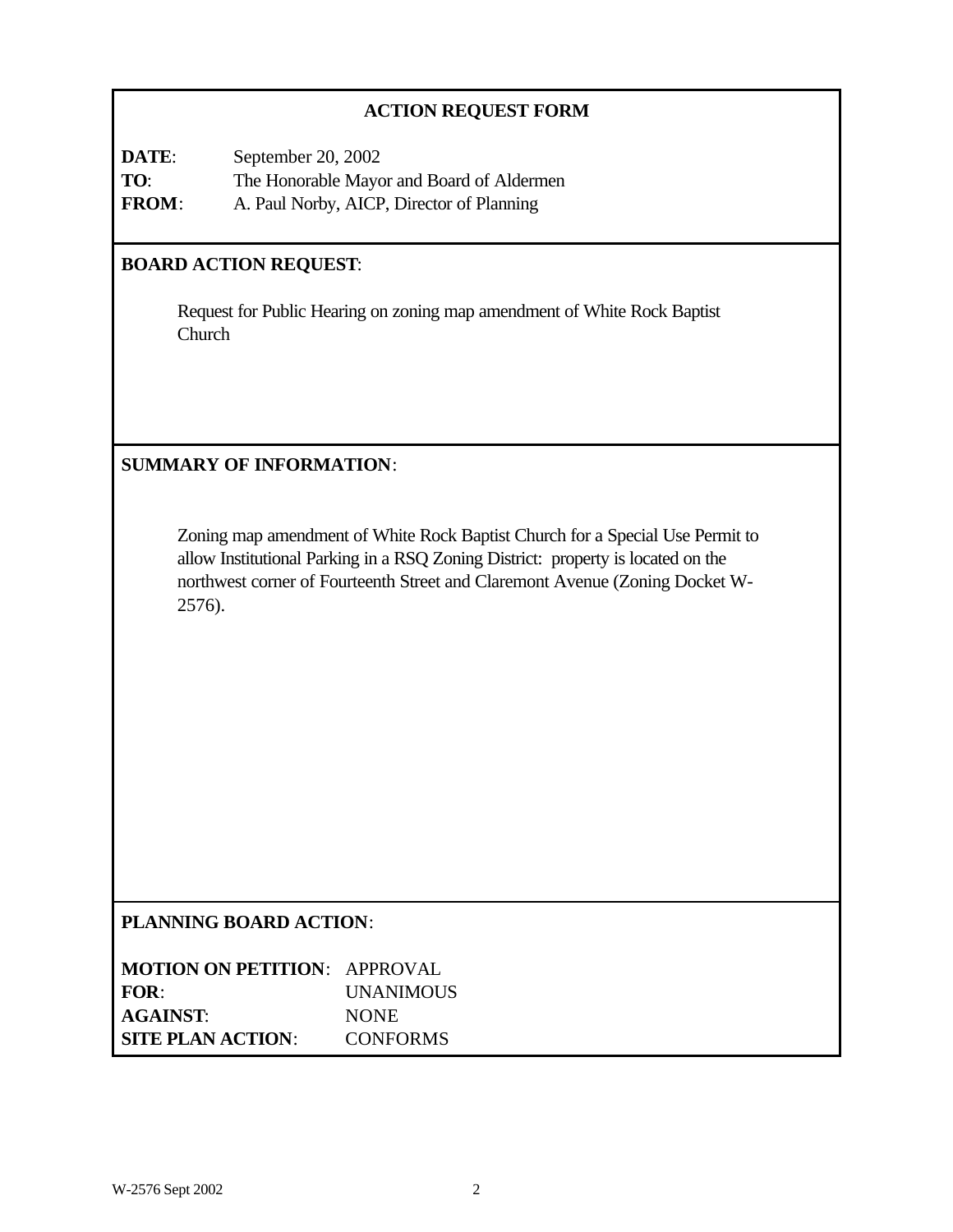#### CITY ORDINANCE - SPECIAL USE PERMIT

Special Use Permit of White Rock Baptist Church, Docket W-2576

AN ORDINANCE ISSUING A SPECIAL USE PERMIT TO ALLOW INSTITUTIONAL PARKING IN A RSQ ZONING DISTRICT

\_\_\_\_\_\_\_\_\_\_\_\_\_\_\_\_\_\_\_\_\_\_\_\_\_\_\_\_\_\_\_\_\_\_\_\_\_\_\_\_\_\_

BE IT ORDAINED by the Board of Aldermen of the City of Winston-Salem as follows:

Section 1. The Board of Aldermen hereby makes an affirmative finding as follows, based upon

the material and competent evidence presented at the public hearing:

- 1. That the use will not materially endanger the public health or safety if located where proposed and developed according to the application and plan as submitted and approved;
- 2. That the use meets all required conditions and specifications;
- 3. That the use will not substantially injure the value of adjoining or abutting property, or that the use is a public necessity; and,
- 4. That the location and character of the use, if developed according to the application and plan submitted and approved, will be in harmony with the area in which it is to be located and in general conformity with *Legacy*.

Section 2. The Winston-Salem Board of Aldermen hereby issues a special use permit to allow

Institutional Parking in a RSQ Zoning District in accordance with Section 6-1.5 of the Zoning

Ordinance of the *Unified Development Ordinances* to White Rock Baptist Church to be established

on the following described property:

Tax Block 1253, Tax Lots 2B, 3B, 4B, and 5; and Tax Block 6284, Tax Lots 19A, 19B, and 42

Section 3. This Ordinance is adopted after approval of the site plan entitled White Rock

Baptist Church and identified as Attachment "A" of the Special Use Permit issued by the Board of

Aldermen the day of the state of the Rock Baptist Church.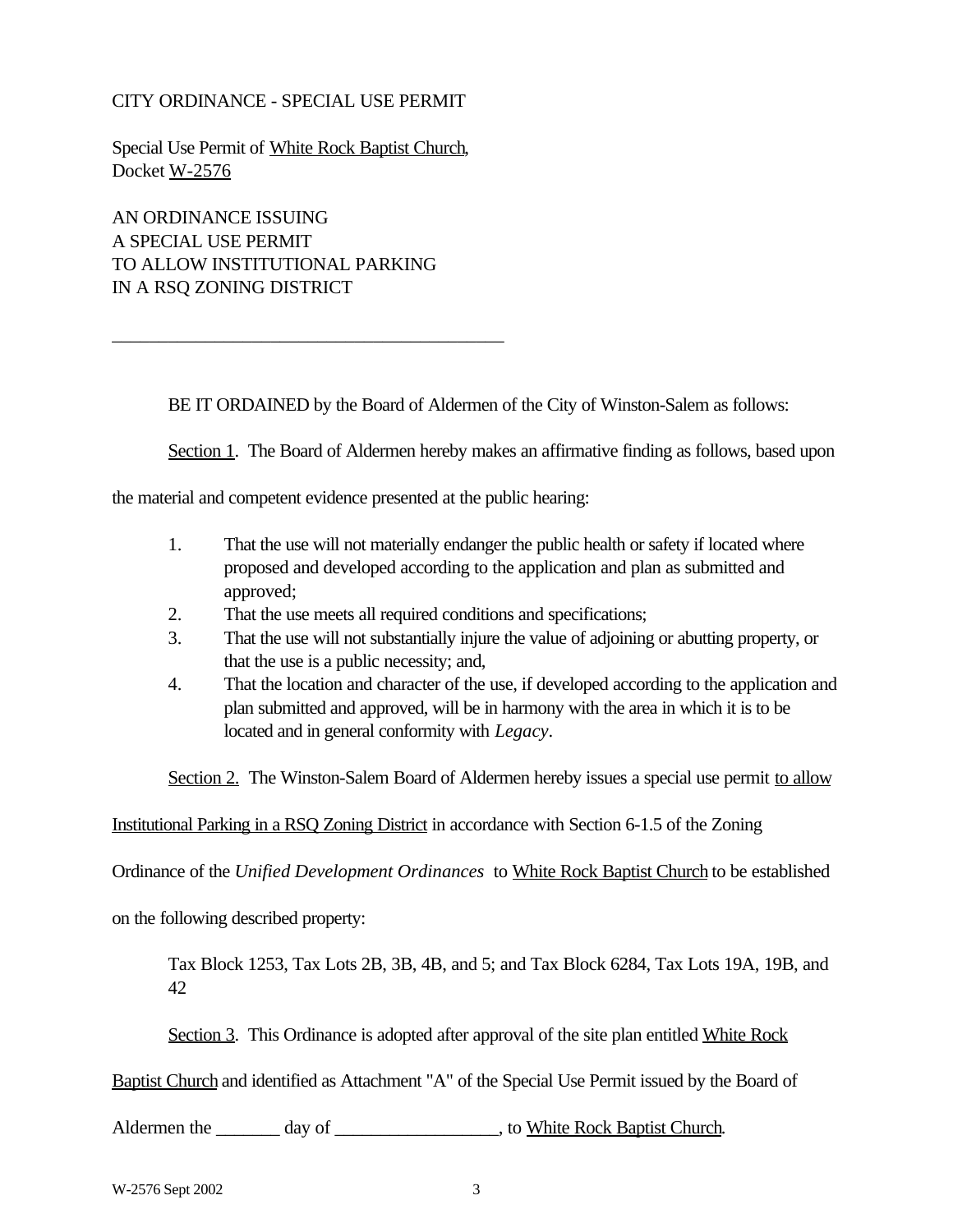Section 4. The Board of Aldermen hereby directs the issuance of a Special Use Permit pursuant to Section 6-1.5 of the Zoning Ordinance of the *Unified Development Ordinances* for a development to be known as White Rock Baptist Church. Said Special Use Permit and site plan with associated documents are attached hereto and incorporated herein.

Section 5. This Ordinance shall be effective from and after its adoption.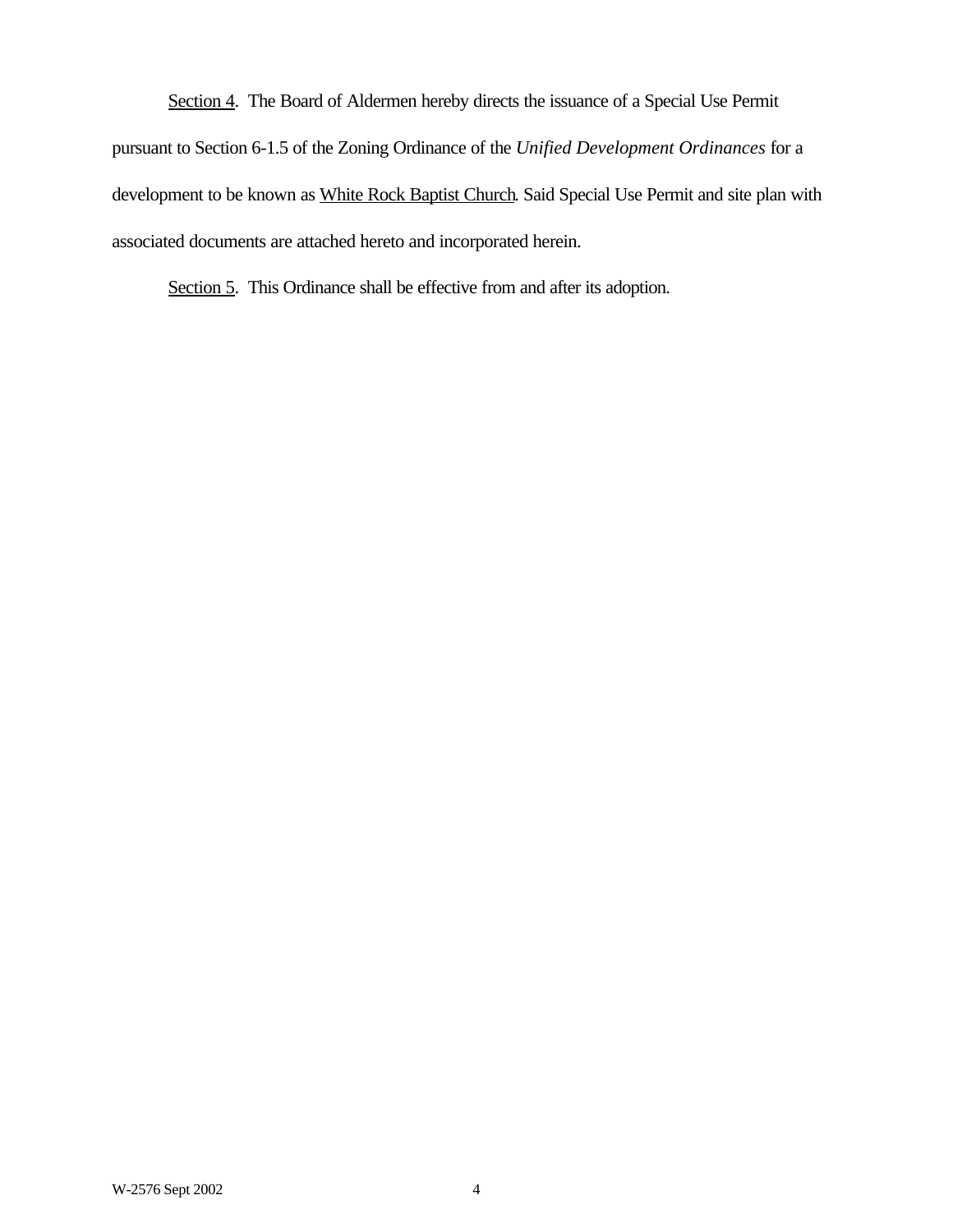#### CITY - SPECIAL USE PERMIT

#### SPECIAL USE PERMIT

Issued by the Board of Aldermen of the City of Winston-Salem

The Board of Aldermen of the City of Winston-Salem issues a Special Use Permit for the site shown on the site plan map included in this zoning petition of White Rock Baptist Church, (Zoning Docket W-2576). The site shall be developed in accordance with the plan approved by the Board and bearing the inscription: "Attachment A, Special Use Permit to allow Institutional Parking in a RSQ Zoning District, approved by the Winston-Salem Board of Aldermen the \_\_\_\_\_\_ day of  $\Box$ , 19  $\Box$  and signed, provided the property is developed in accordance with requirements of Section 2-5.54 of the Zoning Ordinance of the *Unified Development Ordinances*, and other applicable laws, and the following additional condition be met:

#### C **OTHER REQUIREMENTS**

a. No new signage allowed.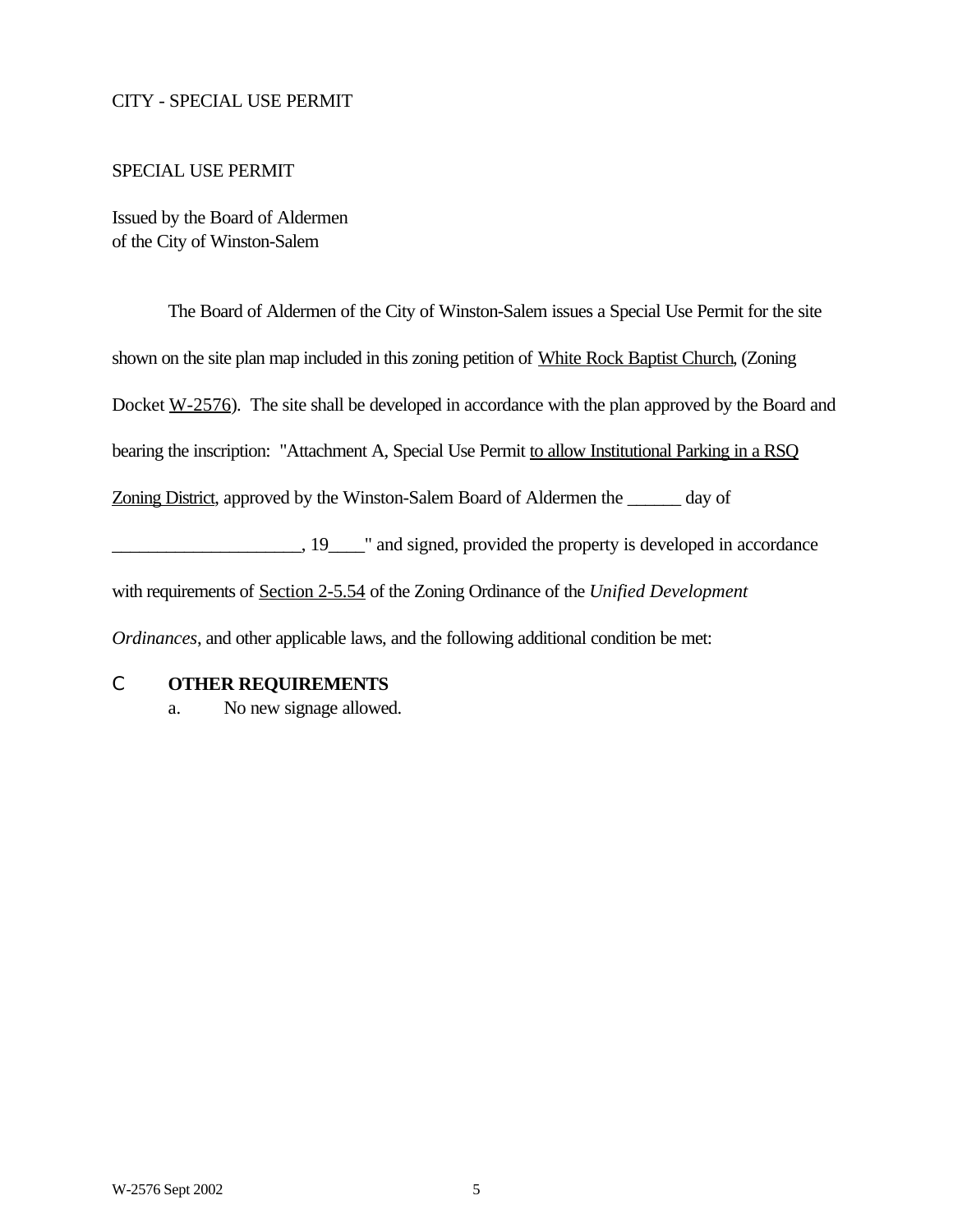### **ZONING STAFF REPORT**

**DOCKET #** W-2576 **STAFF:** Suzy Gallaway

Petitioner(s): White Rock Baptist Church Ownership: Same

#### **REQUEST**

Special Use Permit to allow Institutional Parking in a RSQ zoning district

Acreage: 1.6 acres

### **LOCATION**

Street: Northwest corner of Fourteenth Street and Claremont Avenue. Jurisdiction: City of Winston-Salem. Ward: East.

#### **SITE PLAN**

Proposed Use: Institutional Parking. Parking: Required: 63; proposed: 96. Bufferyard Requirements: Type II adjacent to residential zoning. Vehicular Use Landscaping Standards Requirements: UDO standards apply.

#### **PROPERTY SITE/IMMEDIATE AREA**

Existing Structures on Site: Area proposed for parking expansion is vacant. Adjacent Uses:

| North - | Single family homes and a church, zoned RSQ. |
|---------|----------------------------------------------|
| East -  | Church, zoned RSQ.                           |
| South - | Church, zoned RS-9.                          |
| West -  | Single family home, zoned RSQ.               |

#### **GENERAL AREA**

Character/Maintenance: Well-maintained single family homes and churches. Development Pace: Slow.

#### **TRANSPORTATION**

Direct Access to Site: Fourteenth Street; Claremont Avenue; Fifteenth Street. Street Classification: Fourteenth Street - minor thoroughfare; Claremont Avenue - collector road; Fifteenth Street - local road.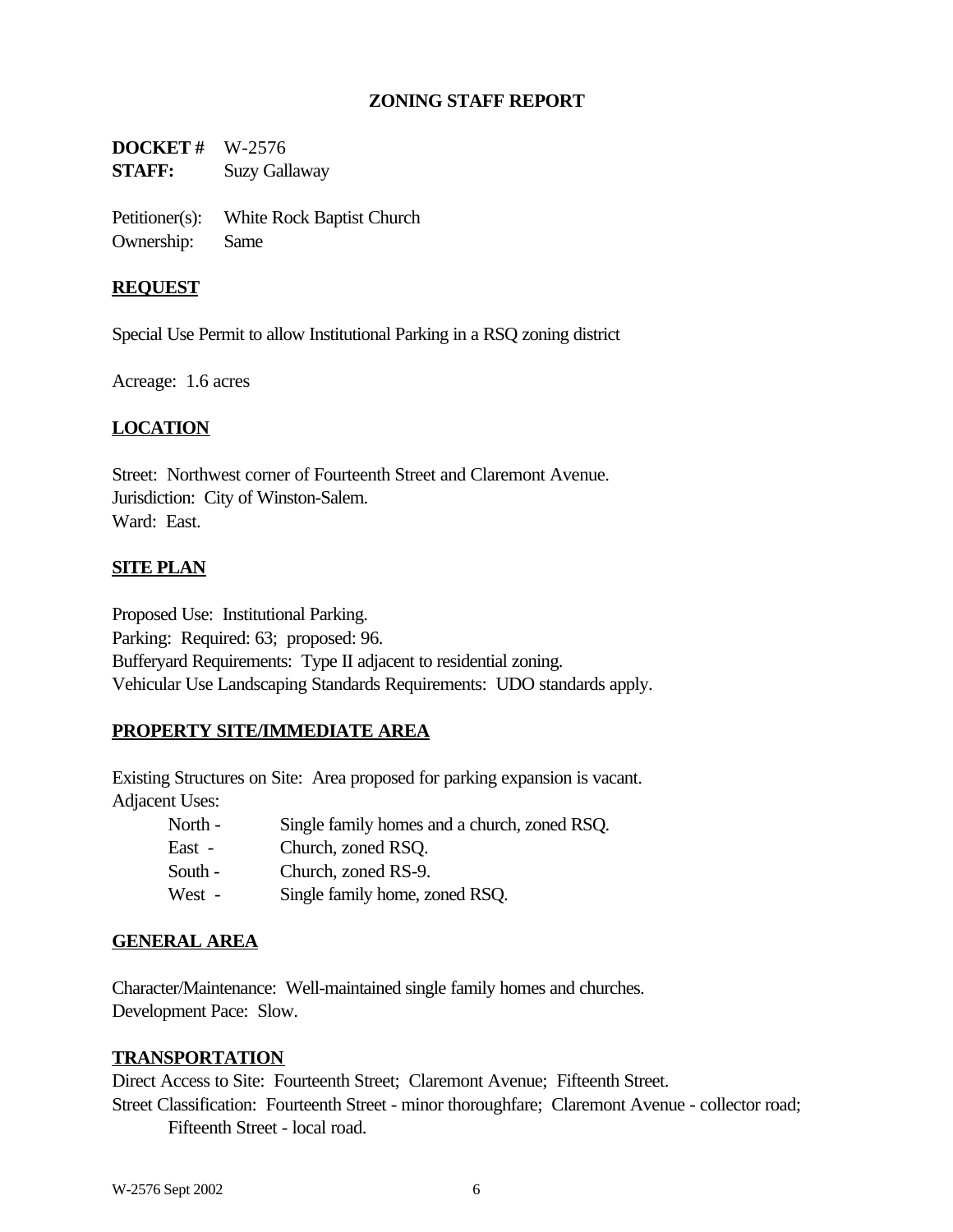Average Daily Traffic Count/Estimated Capacity at Level of Service D (Vehicles per Day): Fourteenth Street between Cleveland Avenue and Dellabrook Road = 6,200 ('95 count)/13,400 Cleveland Avenue between Fourteenth Street and Twenty-Fifth Street = 5,200/13,100

Sidewalks: Both sides of Fourteenth Street; sest side of Cleveland.

Transit: Route 17 along Cleveland Avenue; Route 2 along Fourteenth Street.

# **ANALYSIS**

The project site lies in an established residential area containing a mix of single family and multifamily residential and church uses. The site, including the existing church facility is slightly more than one and one-half acres. The petitioner is requesting a Special Use Permit for the purpose of expanding a parking lot for institutional (church) use in a residentially zoned area.

The site's proximity to the church provides justification for the granting of a Special Use Permit for additional parking at this location provided that the findings of fact are met.

According to Section 6-1.5(D) of the zoning ordinance of the UDO, the Planning Board must make the following findings in support of a favorable recommendation:

- 1. The development is in conformity with *Legacy* as it relates to the specific area; Yes. Although the site will be altered as a result of construction of the parking area, the parking area will support operation of the existing church which will in turn help to stabilize and preserve the neighborhood.
- 2. Water and sewer are available in adequate capacity; Yes.
- 3. Where buildings greater than thirty-five (35) feet are proposed within the City of Winston-Salem limits, there is adequate access for aerial fire-fighting equipment; Yes. No buildings are proposed.
- 4. Streets and highways, both within and in the vicinity of the development, are of such design and traffic-carrying capacity that the development will not create a traffic hazard; Yes. The site fronts on two public streets with good sight distance.
- 5. General layout and design of this development meet all requirements of this ordinance; Yes.
- 6. Adequate, safe, and convenient provision is made for vehicular and pedestrian movement on the site with particular attention paid to the needs of public safety equipment and personnel (fire, police, etc.) and service vehicles and personnel (sanitation, postal delivery, etc.);  $Yes$ .</u>
- 7. The Planning Board may recommend to the Elected Body conditions as identified in Section 6- 1.3(A)(1) for the issuance of the special use permit to reduce impacts associated with the project; Yes. See attached site plan conditions.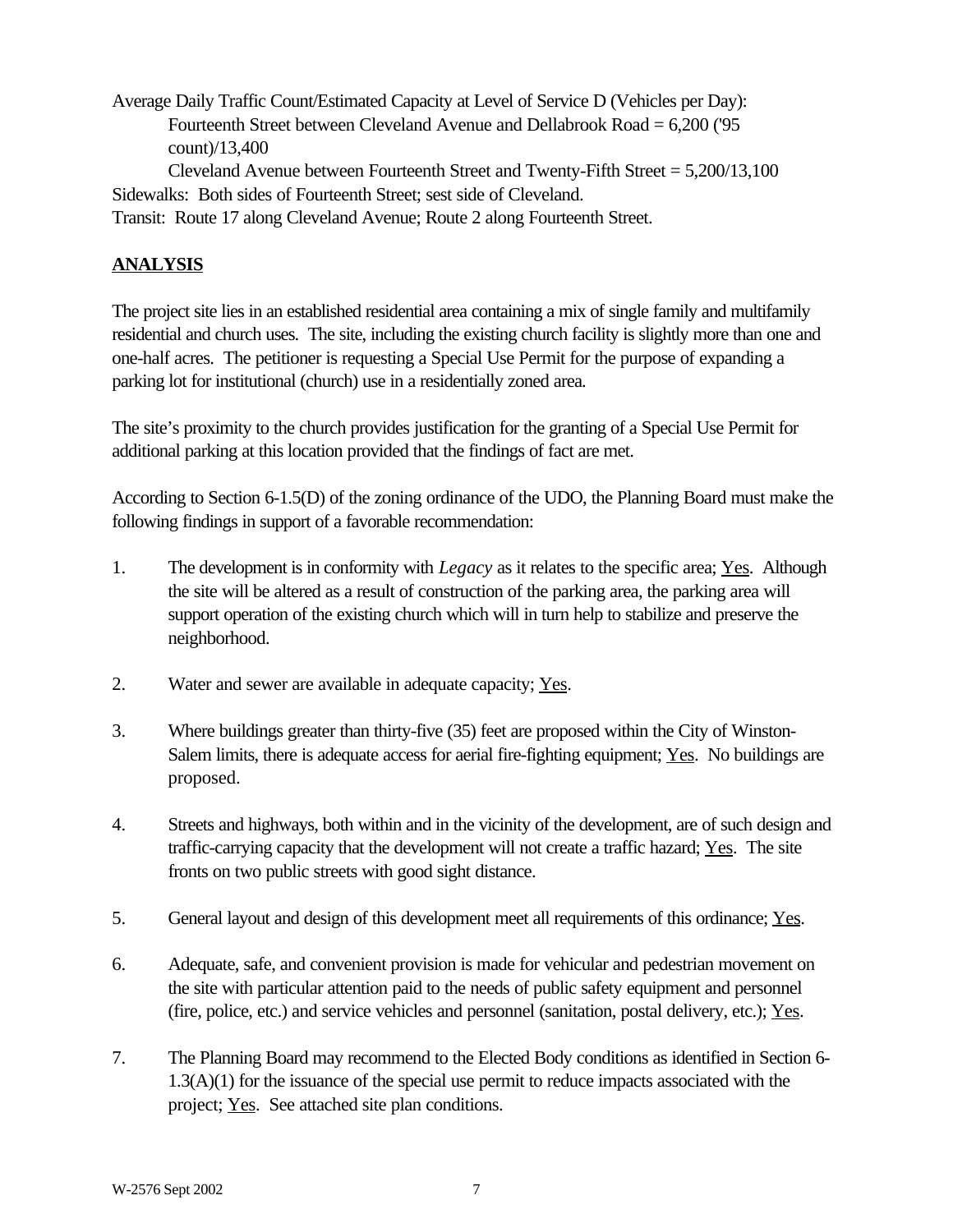In addition to these seven findings by the Planning Board, the Board of Aldermen must make affirmative findings as follows to issue a special use permit [Section 6-1.5(F) of the *Zoning Ordinance* of the UDO]:

- 1. That the use will not materially endanger the public health or safety if located where proposed and developed according to the application and plan as submitted and approved; Yes.
- 2. That the use meets all required conditions and specifications; Yes.
- 3. That the use will not substantially injure the value of adjoining or abutting property, or that the use is a public necessity;  $Yes$ .</u>
- 4. That the location and character of the use, if developed according to the application and plan submitted and approved, will be in harmony with the area in which it is to be located and in general conformity with *Legacy*; <u>Yes</u>.

# **SUMMARY**

- 1. The project site lies in an established residential area containing a mix of single family and multifamily residential and church uses.
- 2. The site's proximity to the church provides justification for the granting of a Special Use Permit for additional parking.

# **STAFF RECOMMENDATION**

## Zoning: **APPROVAL**.

Site Plan: Staff certifies that **the site plan meets all code requirements**, and recommends the following condition:

#### • **OTHER REQUIREMENTS**

a. No new signage allowed.

## **PUBLIC HEARING**

FOR: None

AGAINST: None

## **WORK SESSION**

MOTION: Dara Folan moved approval of the special use permit, certified that the site plan meets all code requirements and recommends staff conditions. SECOND: John Bost